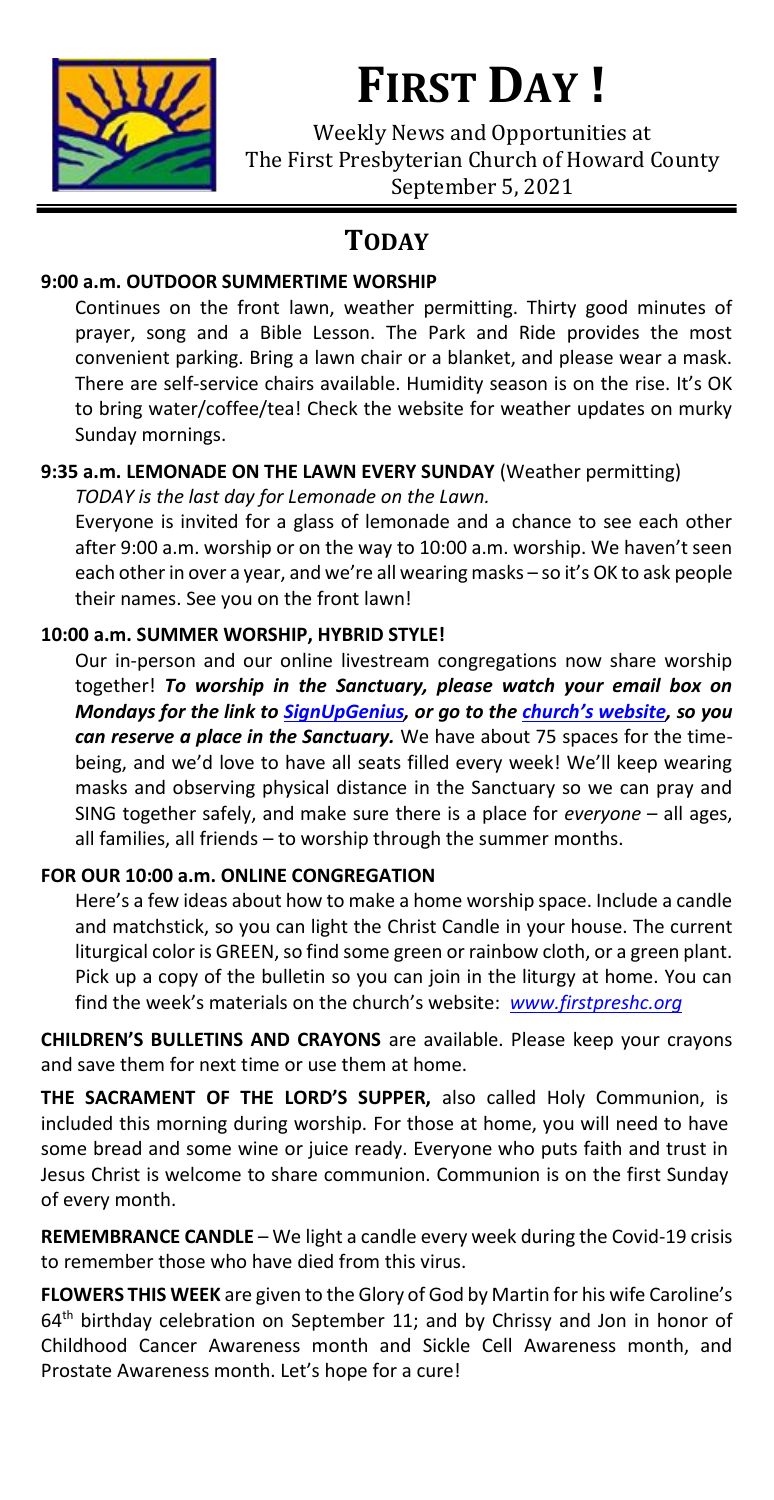#### **GUIDE TO PRAYER FOR THE WEEKOF SEPTEMBER 5, 2021**

(THIS INFORMATION IS CURRENT AS OF AUGUST 20, 2021)

**Please pray for:** Virgie, Burta, Dave, Jane, Hilda, Dylan, Natalie and Jeff, Paula, Blessing and Obinna, Mil, Rose, Evelyn and Stacy and Family, Rhydeil, Bob, Doris, Maria, Pat, Barb, Ruthie and Family, Shirley, Shirley, Beth; for everyone living in Charlestown, Millers Grant, Riderwood and Vantage House; those in our congregation who have tested positive for Covid-19; healthcare workers and essential employees working during Covid-19 pandemic; those in the congregations of the Union Maya Boca Costa Presbiterio in Guatemala who have tested positive for Covid-19.

**Members and friends** who are staying home during the Corona Virus outbreak. **Non-Resident Members:** Frank and Betty, Vivian, Barb

**Friends & Family**: Bob, Catherine, Tony, Andrew, Mary, Sarah, Tony, Michelle, Louise, Eli, Myrna, Evan, Barton, Sam, Akhtar, Rosalie and George, Rosemary, Al, Marilyn, Liam, Aaron, Eyler, Julian and family, Peggy, William, Hattie, Matt, Charles, Chuck, Trey and Piper.

**Care Center:** Carol, Paul, Barbara

**Bereaved:** Bruce, Louisa, Mike; Mispa, Victoria and Jeff Gove, Doria, Suzie and Joe and Family

**Seminarians:** Blake, Emma

**PCUSA Mission Coworkers:** Jeff and Christi Boyd in Congo, *[www.PCUSA.org/jeff](http://www.pcusa.org/jeff-and-christi-boyd)[and-christi-boyd](http://www.pcusa.org/jeff-and-christi-boyd)*; Jed and Jenny Koball in Peru, *[www.PCUSA.org/jed-koball](http://www.pcusa.org/jed-koball)*

*Please contact one of the Pastors: Morton Harris, 443-824-3768 or Sue Lowcock Harris, 443-824-4305 with the prayers and concerns that you would like to share.*

8003

#### **PEOPLEON THE WAY**

**Mother Teresa of Calcutta** *(August 26, 1910 – September 7, 1997)* was born Agnes Gonxha Bojaxhiu in Skopje, Macedonia. At age 18 she entered the Sisters of Loreto, an Irish order of nuns who worked in India. She taught at St. Mary's High School in Calcutta from 1931- 48. She then left the convent school to work among the poorest of the poor in the Calcutta slums. In 1950 she founded the Missionaries of Charity, whose primary task was to serve those persons nobody was prepared to look after. Her simple message was, *"the poor must know that we love them".* The Missionaries have spread all over the world, caring for the poorest of the poor, refugees, orphans, the sick and dying, and undertaking disaster relief work. A master of the use of media, Mother Teresa proved to be a wise administrator and an enterprising entrepreneur. Mother Teresa won the Nobel Peace Prize in 1979.

**THE ECUMENICAL PRAYER CYCLE** focuses the prayers of Christians week by week, so that over the year all the countries of the world are prayed for.

This week we pray for *Benin, Cote d'Ivoire*

*We pray for:*

- Those working to alleviate the poverty, illiteracy and hunger that so many in these countries still experience.
- Churches faithfully bringing the gospel to, and serving, all people with greater respect for how those of other faiths express their spirituality. For more information about the Prayer Cycle,

visit the website of the World Council of Churches: *[www.oikoumene.org](http://www.oikoumene.org/)*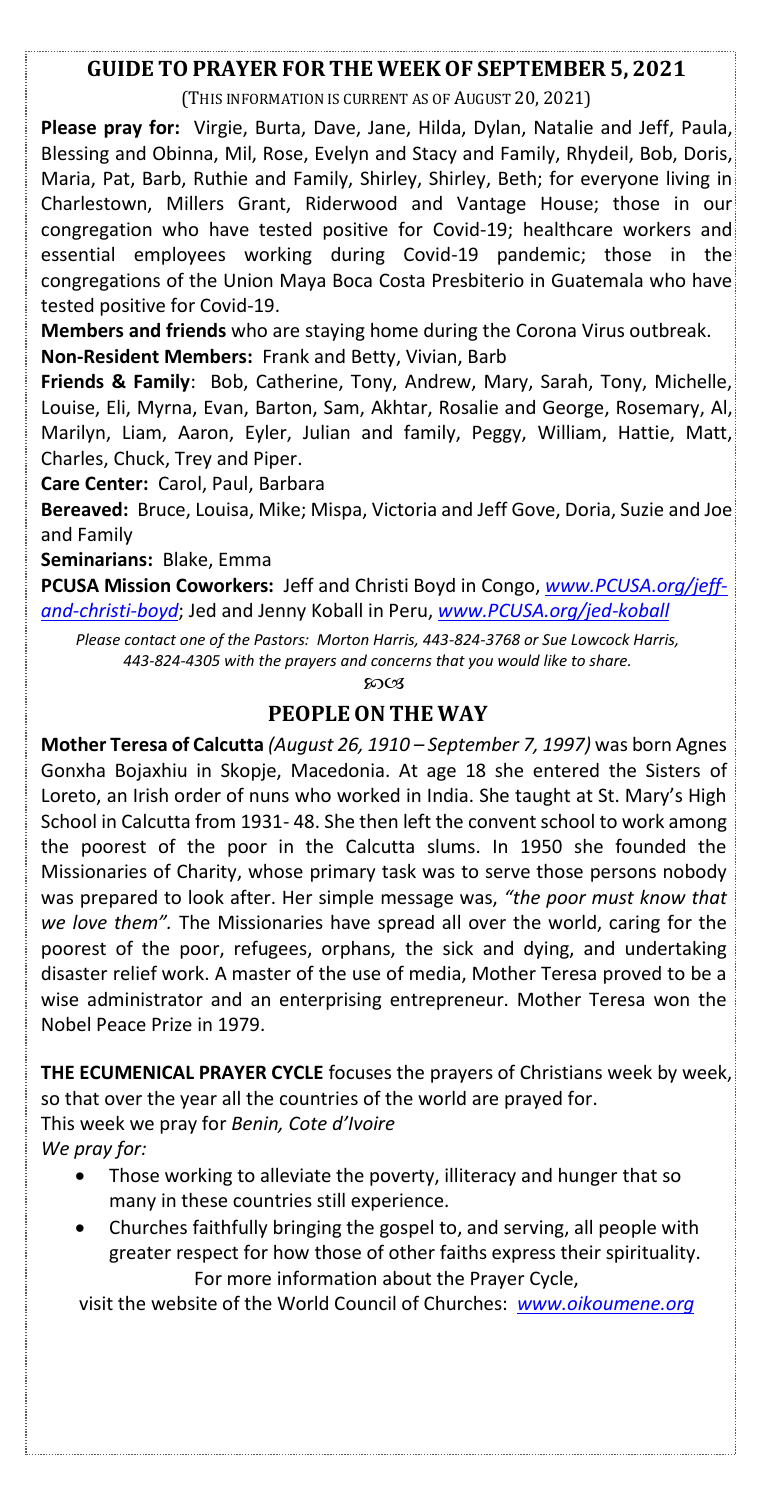### **GUIDE TO PRAYER FOR THE WEEKOF SEPTEMBER 5, 2021 (CONTINUED)**

### **OUR MISSION PARTNERSHIP PRAYER CYCLE FOR 2021**

*We pray for the mission we share as part of the PCUSA.*

**Theology, Formation & Evangelism Ministries of the Presbyterian Church USA** Ray Jones is the Director of this Mission Area. It's work brings together ministries that form and transform disciples, leaders, congregations and new worshiping communities. It includes: 1001 New Worshiping Communities, Christian Formation, Scattered Church, Evangelism, Theological Education, Theology and Worship, and Youth/College/Young Adult ministries.

# **WORSHIP, ARTS AND MUSIC NEWS**

#### **WE WELCOME Nelda Clelland as our guest musician this morning.**

Nelda Clelland works full-time as an engineering educator for a large corporation. She has over 45 years of experience as a church organist and music director for multiple denominations. She is a freelance pianist and accompanist. Nelda lives in Catonsville and has 2 grown sons and 3 grandchildren.

#### **WORSHIP VOLUNTEERS:**

*Liturgist:* Jan (10:00) *Song Leaders:* Clarence, Ben (10:00)

#### **COME SING IN CHOIR!**

The fall 2021 season of Chancel Choir begins soon! No experience necessary.

- Begins: *Thursday, September 9, 2021*
- Rehearsals: Thursdays, 7:30 p.m. 9:00 p.m.
- \*Please wear your mask & be fully vaccinated to participate.

Contact Matt in the Music Office [\(mmay@firstpreshc.org\)](mailto:mmay@firstpreshc.org) for more information and/or to participate.

#### **BELL CHOIR BEGINS SOON!**

The fall 2021 season of the bell choir begins soon! No experience necessary.

- Begins: *Wednesday, September 8, 2021*
- Rehearsals: Wednesdays, 7:30 p.m 9:00 p.m.
- \*Please wear your mask & be fully vaccinated to participate.

Contact Matt in the Music Office [\(mmay@firstpreshc.org\)](mailto:mmay@firstpreshc.org) for more information and/or to participate.

#### **THE TECHNICAL SERVICES MINISTRY needs YOUR help.**

We are looking to add AT LEAST 20 new audio and video techs, as well as more power point operators to our ranks, so we can accommodate future needs. Training will be provided. For more info or to sign-up, please contact Jonathan St. John at *[technicalservices@firstpreshc.org](mailto:technicalservices@firstpreshc.org)*

#### **AVAILABLE DATES FOR SANCTUARY FLOWERS**

There are a few openings available on Sundays for November 14, 21, 28, and December 5, 12. Please go to [SignUpGenius](https://www.signupgenius.com/go/5080e4dabab29abf58-flowers) to reserve flowers for the above dates or on any available Sunday in 2021.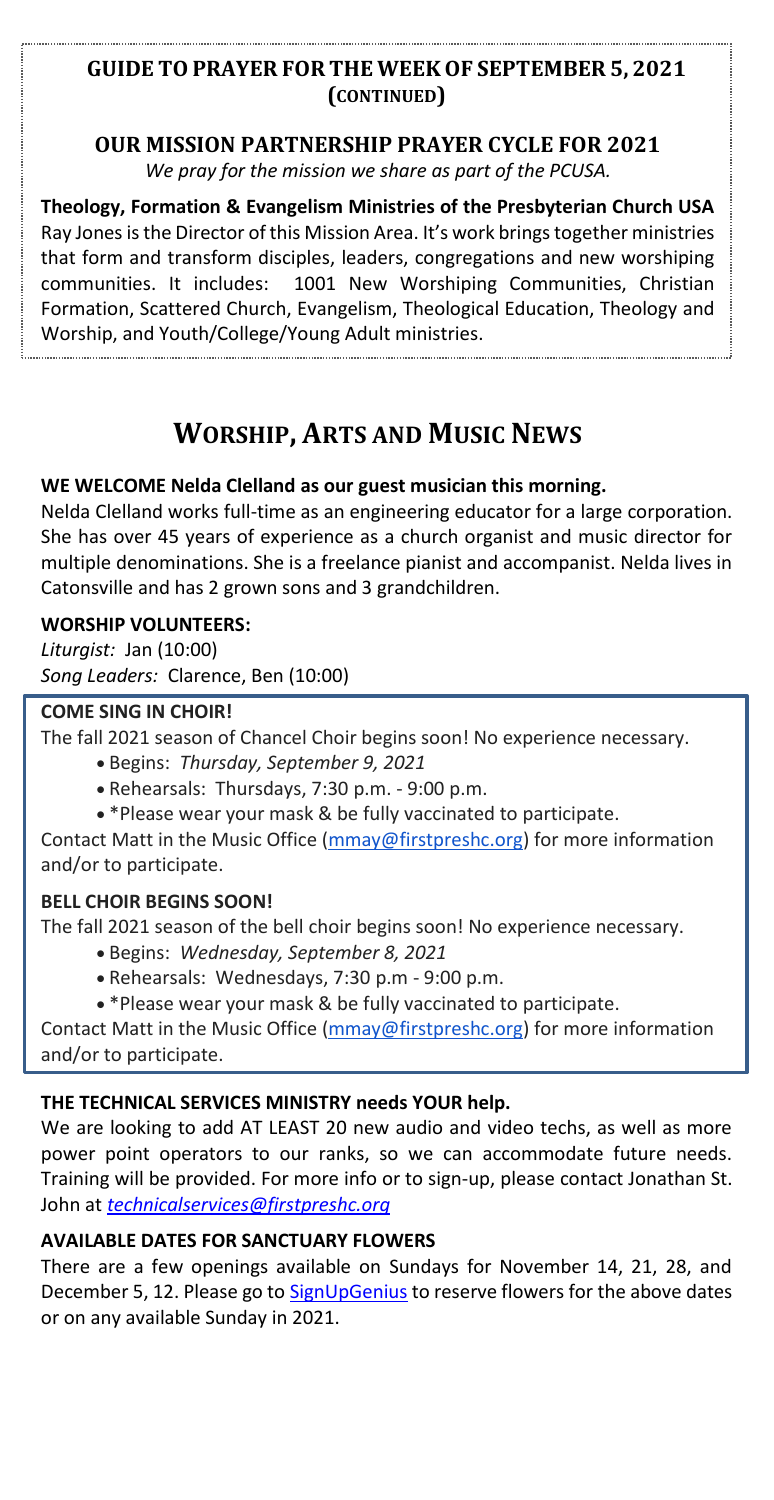

# **CHRISTIAN EDUCATION**

#### **FREE TO A GOOD HOME!**

Check out the table in Branch Hall with lots of goodies on it free for the taking! Please help yourself! Have fun and decorate your home or office with these fabulous fall items!

#### **NURSERY IS OPEN!**

The Nursery is open for children age 4 and under during the 10:00 a.m. worship service. Children age 3 and up are encouraged to wear a mask. Other Covid health and safety protocols will be followed. Please note that this is subject to change. For more details or questions email DCE Virginia Callegary (*[vcallegary@firstpreshc.org](file:///F:/Bulletin%20Inserts/2021%20First%20Day/08%20August%202021/08%2001%202021%20First%20Day/vcallegary@firstpreshc.org)*).

#### **SECOND GRADE BIBLES**

Every year we give new Bibles to the second graders of the church. This year second graders and their Bibles will be blessed during worship on *Sunday, September 19, 2021.* Bibles will be delivered to families who are unable to attend worship that morning. Check with Virginia Callegary, Director of Christian Education, to make sure your child is on the list. Watch your email for more information.

## **STEWARDSHIP UPDATES**

#### **THANK YOU FOR YOUR CONTINUED GIVING TO THE CHURCH**

Since we can't pass the offering plate as usual, many people have asked about other ways to make their contributions and pledges. **[FIND OUT](http://www.firstpreshc.org/giving/)** other ways we can continue to give. **PLEASE NOTE: The letter drop in the Bell Tower doors will be removed beginning Tuesday, August 31, due to increased foot traffic inside the Church.** In-person worshippers may leave their offering in the basket in the Upper Commons after the worship service. Thank you for all the ways you support the Church!

### **OUR FINANCIAL RESOURCES DOING GOD'S WORK**

Actual Income as of August 18, 2021 \$529,033.00 Actual Expenses as of August 18, 2021 511,269.17 **Total \$17,763.83**

It takes an average of \$2,156.74 to fund the daily budgeted operation and mission of the church. The total surplus/deficit shown above is 8 days ahead/(behind).

*(Information current as of August 20, 2021)*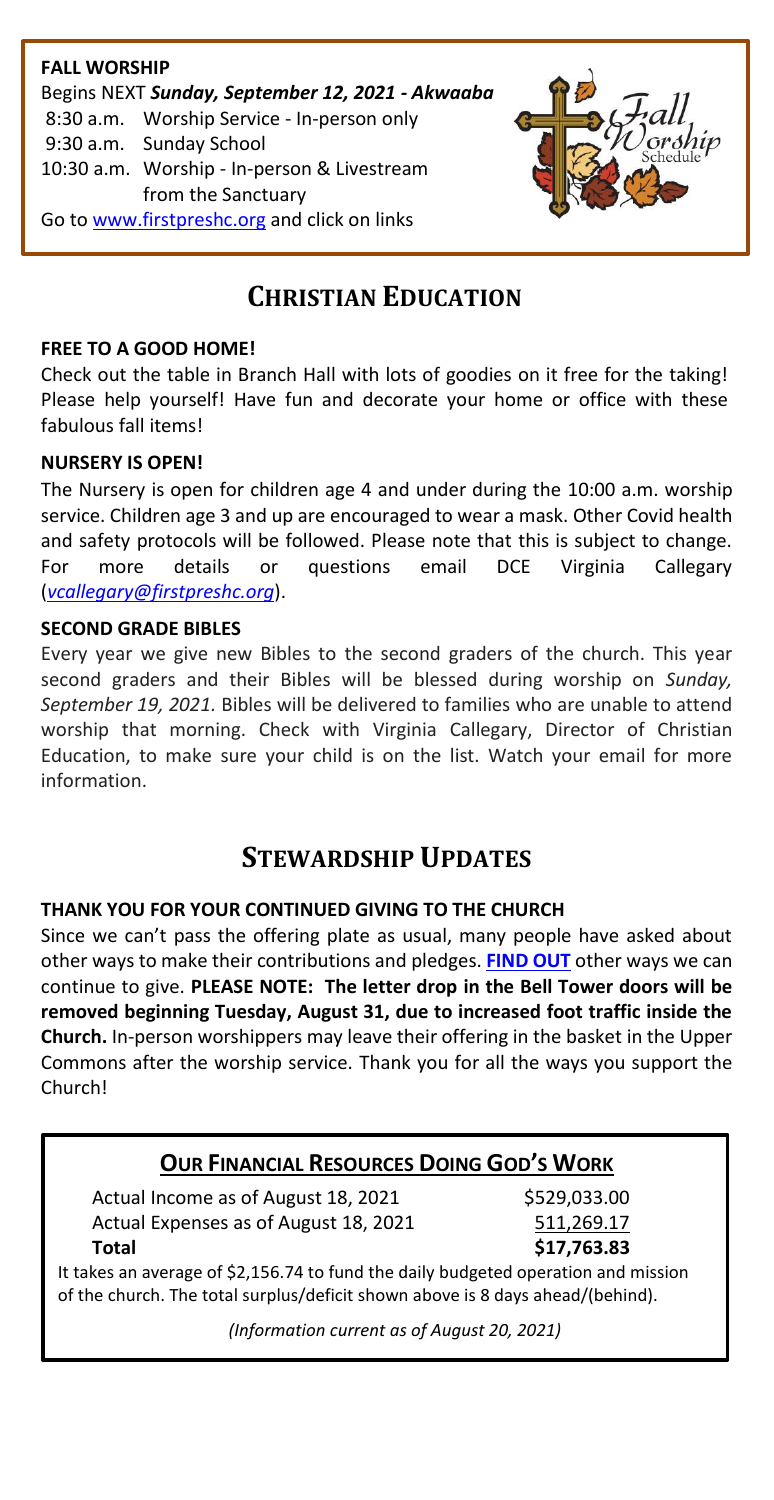# **OPPORTUNITIES FOR FELLOWSHIP**



#### **CHURCH PICNIC NEXT SUNDAY SEPTEMBER 12TH: A NEW TWIST ON AN OLD TRADITION**

Covid-19 has turned our lives inside out, including our church traditions. We usually have the church picnic before summer starts; this year we're holding it on September 12<sup>th</sup> when summer ends. We usually grill hotdogs and hamburgers and invite you to share a dish; this year we're serving pre-made wrapped sandwiches from a local restaurant and other wrapped individual foods that you'll serve yourself. We usually crowd together around picnic tables; this year bring your own chairs or blankets and spread out. We'll still have fun and play Covid-safe games that will keep you laughing. Come to the 10:30a.m. church service on September  $12<sup>th</sup>$  and stay for the picnic. All we ask is that you sign up ahead of time so we can get a head count to order sandwiches. Look for a future email with a SignUpGenius link or contact Caroline Smith, Church Administrator[, fpcadmin@firstpreshc.org](mailto:fpcadmin@firstpreshc.org) to let her know you plan to attend. Please RSVP by Wednesday, September 8<sup>th</sup>.

#### **PRESBYERIAN WOMEN'S BREAKFAST**

*Saturday, September 18, 2021 at* 10:00 am. Breakfast will be catered. The cost is \$15. Breakfast will be outside weather permitting. The Rain Plan is to move to the Upper Commons/Branch Hall. All doors / windows will be opened for air flow. R.S.V.P. to Carol[, woodrowcollins@verizon.net](mailto:woodrowcollins@verizon.net)

**PRESBYTERIAN WOMEN** 

Pay upon arrival.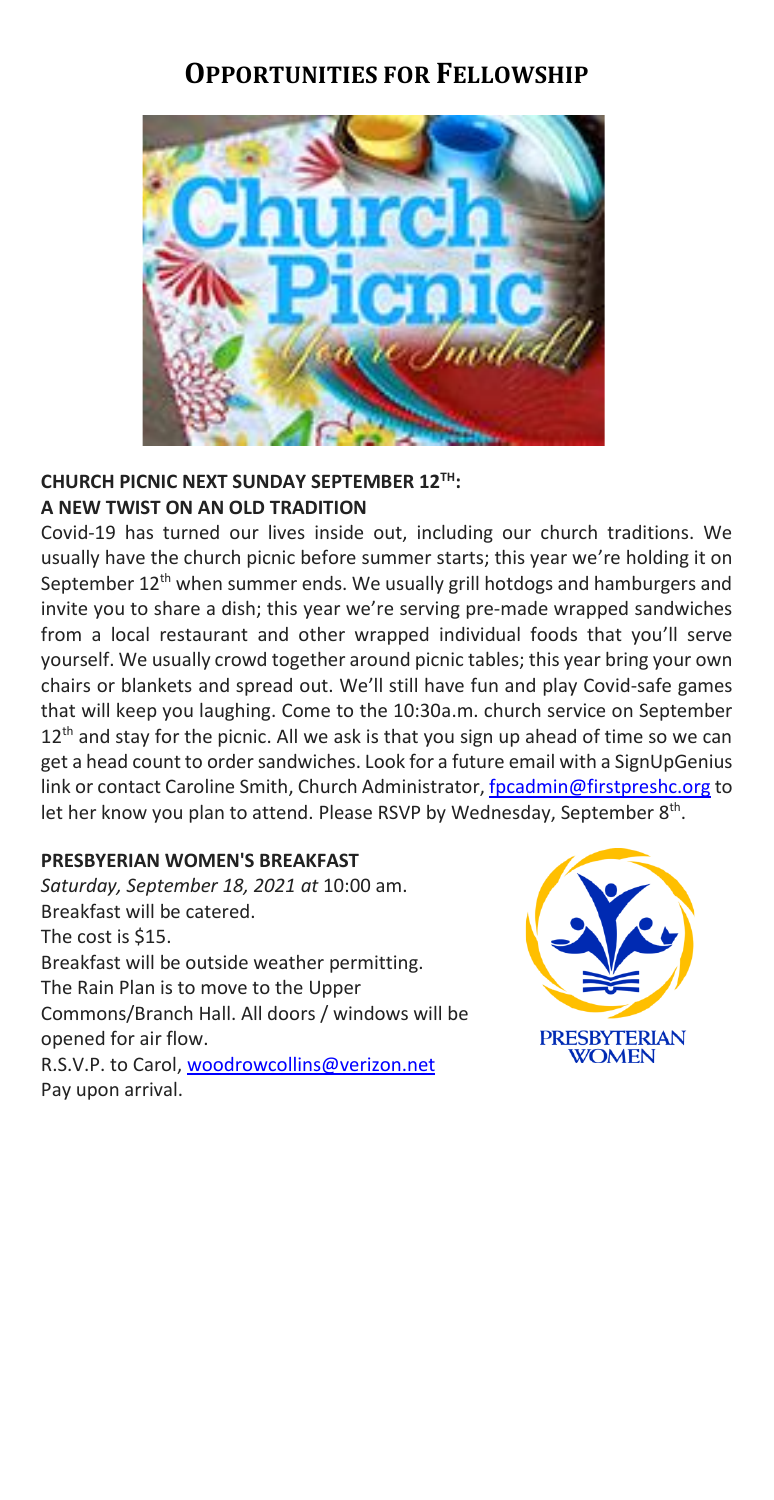# **OPPORTUNITIES FOR SERVICE**

#### **GUATEMALA SCHOLARSHIP FUND DRIVE**

Since 2006, the First Pres partnership with the Union Maya Quiche Boca Costa Presbytery in rural southwest Guatemala has included a scholarship program for students in grades 7-12. The Guatemala Scholarship Fund Drive for the 2022 Guatemalan school year will run *September 12-October 3* this year. Their school year begins in January. During the months of November and December, registration and planning for each student takes place. Did you know the Executive Committee of the Boca Costa presbytery keeps a detailed record of all expenses with receipts, even down to how much is spent on pencils? Last year, our church funded 90 scholarships. Study continued in new ways thru the pandemic. Our goal is to maintain that number so that all of last year's scholarship students will be able to continue their education and new students can be chosen to replace graduates. The cost of a full scholarship is \$460, but contributions of any size are welcome. Pay on the church website *[www.firstpreshc.org](http://www.firstpreshc.org/)* through the church PayPal account or mail a check to First Presbyterian Church of Howard County, 9325 Presbyterian Circle, Columbia, MD 21045. Don't forget to indicate "Guatemala Scholarships" in the note section. For deferred or installment payments, contributions in memory or in honor of someone, or questions, please email *[guatemalascholarships@firstpreshc.org](mailto:guatemalascholarships@firstpreshc.org)*

#### **STRENGTHENING THE CHURCH (STC) WORK DAYS**

*Saturday, September 11 and/or Saturday, October 16th at 9:00 am.* If you cannot attend the Church Work Day and are willing to help out around the church another time, please contact Debbie or Margot. We will be happy to give you a project and have you volunteer in accordance with your schedule.

#### **MISSION TRIP to MASSANETTA**

Calling all volunteers who would like to travel to Massanetta Springs Camp & Conference Center for **all or part** of *Thursday, September 23 through Sunday, September 26, 2021.* We will be winterizing the Petersburg Cottage. Contact Debbie if you are interested. High and Middle School participants are eligible if accompanied by an adult. NOTE: You must be vaccinated for COVID-19 to participate (12 & older).

Watch for details regarding an upcoming organizational meeting.

#### **JUST ONE CAN…PLUS! – September –** *Food Staples*

The Board of Deacons is campaigning for additional donations of **grains and beans** as part of our continuing efforts against hunger in Howard County. Suggested items: Rice, Pasta, Dried or canned lentils, Dried or canned beans, Packages rice/pasta side dishes. Please leave your donations in the storage box by the back entrance (near the mail box). And please don't forget your regular JOC food donations, as hunger is an on-going concern for too many of our neighbors especially this year. Thank you on behalf on the Deacons and the Food-Stressed of Howard County.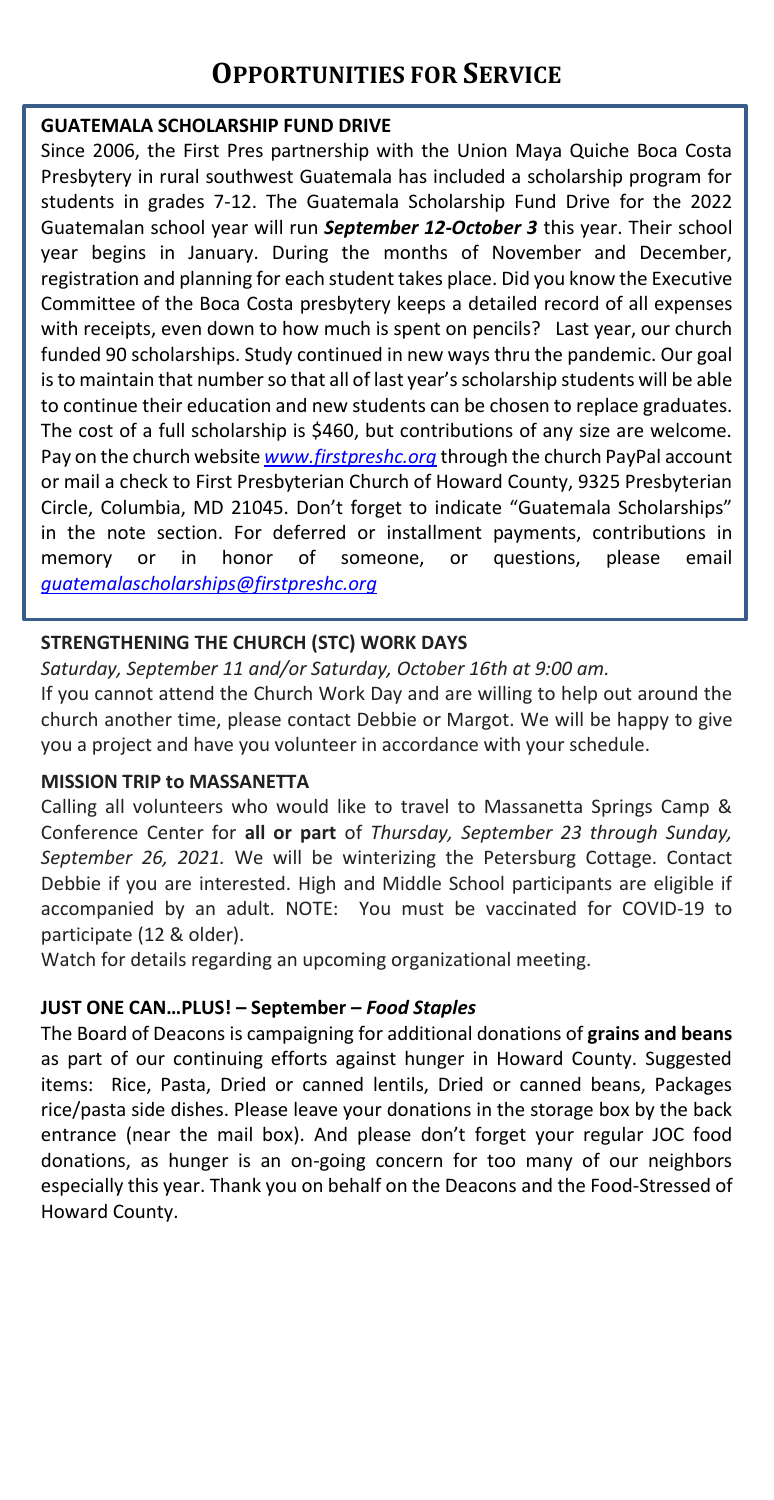# **GENERAL INFORMATION**



### **CHURCH OFFICE CLOSED** for Labor Day**.**

*Monday, September 6, 2021*

This is a holiday for the Church Staff, and they will not be working, the office and building will be closed. Enjoy your holiday as safely as you can!

#### **BUILDING REOPENING UPDATE**

Session approved the following Recommendation for the opening of the church: **Recommendations**: The church building be re-open based upon the following:

- 1. Church groups may schedule meetings and meet inside the Church after July 1 in designated rooms. Use of masks is required through September 30, 2021, and until further notice. Room reservations must be made through the church office.
- 2. Outside groups may schedule meetings and meet inside the Church after October 1 in designated rooms. Use of masks is recommended until further notice. Room Reservations must be made through the church office.
- 3. Osher Institute may schedule use of rooms after September 15, 2021.
- 4. Inspirit Counseling may schedule use of their office space at any time.
- 5. Church and outside groups may schedule use of the church grounds through the church office.

# **STAFF CONTACT INFORMATION**

*Morton Harris, Co-Pastor: [mharris@firstpreshc.org](mailto:mharris@firstpreshc.org) Sue Lowcock Harris, Co-Pastor: [sharris@firstpreshc.org](mailto:sharris@firstpreshc.org) Virginia Callegary, Christian Educator: [vcallegary@firstpreshc.org](mailto:vcallegary@firstpreshc.org) Matt May, Director of Music Ministries: [mmay@firstpreshc.org](mailto:mmay@firstpreshc.org) Caroline Smith, Church Administrator: [fpcadmin@firstpreshc.org](mailto:fpcadmin@firstpreshc.org) Pat Travers, Bookkeeper: [bookkeeper@firstpreshc.org](mailto:bookkeeper@firstpreshc.org) Woody Collins, Church Sexton: [sexton@firstpreshc.org](mailto:sexton@firstpreshc.org)*

The Church Office and Building are currently closed due to the coronavirus pandemic.

Please contact the Church Administrator, *[fpcadmin@firstpreshc.org](mailto:fpcadmin@firstpreshc.org)* if you need access to the church building. For more events throughout the week at First Presbyterian Church, please check our website at *[www.firstpreshc.org](http://www.firstpreshc.org/) for the weekly issue of First Day or the current issue of Tidings.*

*A Weekly Email is sent every Friday, if you would like to receive it please contact the church office.*

*To submit news or events for the weekly bulletin* **First Day!** *please email to: fpcadmin@firstpreshc.org*  by Wednesday at 9:00 a.m. To submit articles for Tidings, our monthly newsletter, please send articles by email *to: [fpcadmin@firstpreshc.org](mailto:fpcadmin@firstpreshc.org) by Thursday, September 16, 2021 at 9:00 a.m. for the October 2021 Issue 9.*